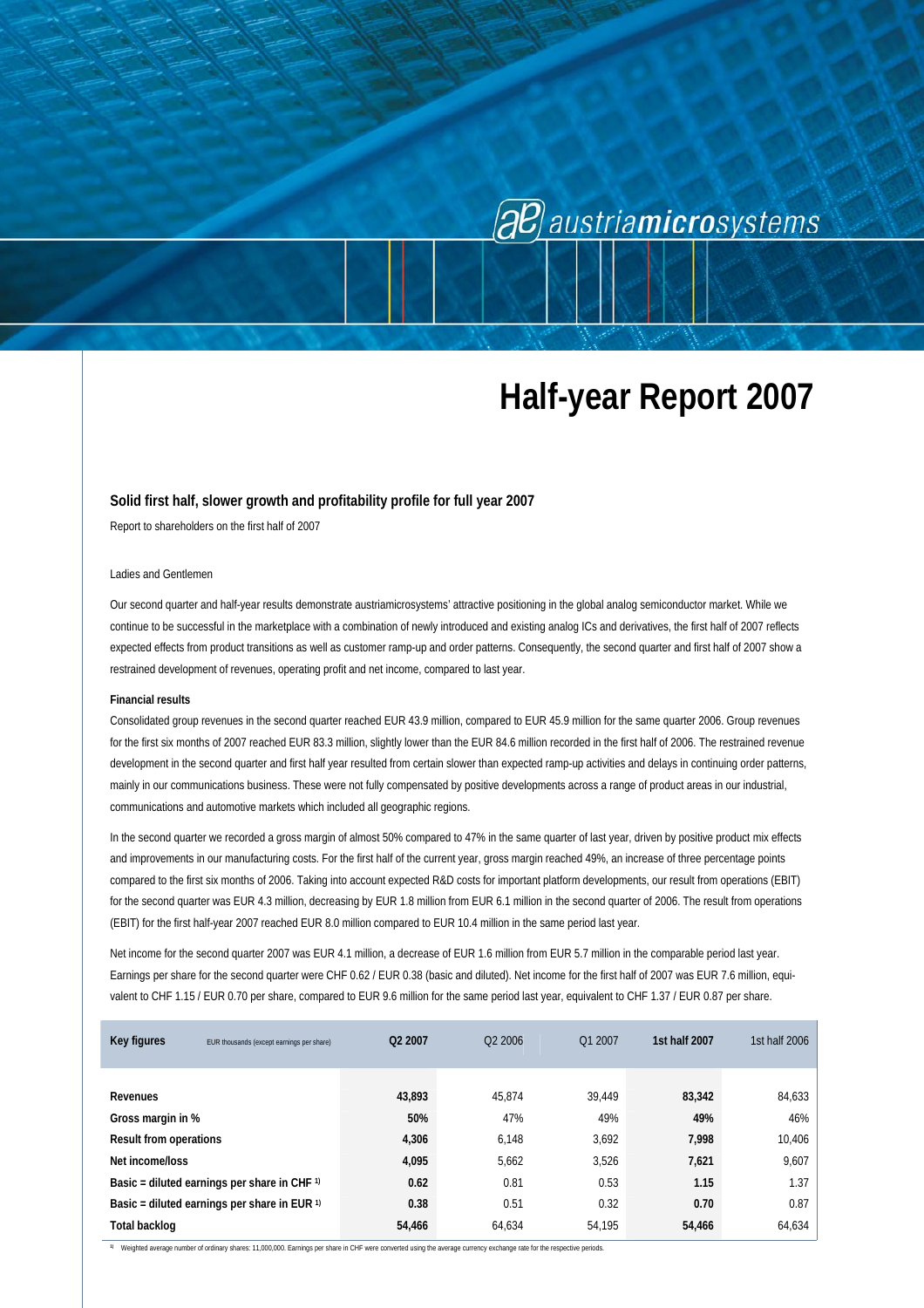Our total backlog stood at EUR 54.5 million on June 30, 2007, compared to EUR 54.2 million at the end of the first quarter 2007 and EUR 64.6 million on June 30, 2006.

#### **Business overview**

austriamicrosystems showed a solid business performance in the second quarter and first half year as the success of our newly introduced and existing products confirms our attractive market position in high performance analog semiconductors.

In our communications business, we remain strongly positioned in advanced integrated power management for a variety of mobile devices. We offer a broad range of feature-rich products for handsets as well as other devices such as GPS receivers. Our lighting management business is growing strongly as SonyEricsson continues to announce and introduce handset models incorporating advanced solutions from our lighting management portfolio. In addition, global handset leader Nokia just released the first two handset models - the 6120 and 6121 - using our high performance LED camera flash solutions to the market. Both OEMs are expected to announce additional high volume handset models with our lighting management and other products over the course of 2007 and well into 2008.

In mobile entertainment, we continue to be successful with our market-proven integrated audio and power management solutions (analog front-ends) as well as our complete system solutions for high quality personal media players and related devices. New product generations in this product segment will offer significantly lower power consumption, even higher audio quality and improved processing capabilities. Last quarter, the first notebooks incorporating the Sideshow feature via a second external screen and our analog front-end solution were released by ASUS and LG.

Our industrial and medical business continued to deliver very positive results given attractive demand for our industrial automation, sensor interface, encoder and healthcare IC solutions from important OEMs worldwide. Highly successful in a wide range of applications including industrial metrology, precision position measurement, metering, and digital X-ray equipment, we continue to expand our product portfolio leveraging our extensive sensor interface expertise. We see continuing strong growth in our rotary encoder business where we are expanding our industry-leading range of innovative devices tailored to different application and accuracy requirements.

In the automotive market, we experience good demand for our sensor interfaces and related systems as well as car access and position measurement devices. Leading global automotive suppliers rely on our complex automotive sensor interfaces for applications such as ESP or gas pedal position which demonstrates the strength of our technology in the area of vehicle safety and sensor systems. Our foundry segment showed continued attractive performance serving a range of high quality customers with clear focus on specialty process technologies such as High Voltage and Silicon Germanium. The segment's business mix improved further with emphasis on RF, sensor and high voltage applications.

As a clear validation of our analog process expertise, we announced a significant partnership with IBM for development of an advanced 0.18µm analog high voltage technology. The partnership combines our leading-edge high voltage process capabilities which IBM will license from austriamicrosystems with IBM's extensive 0.18µm analog know-how to create a state-of-the-art process technology expected to go into production in 2009. This high performance technology is ideally suited for a range of analog applications including intelligent power management for mobile devices and integrated controllers for the automotive, industrial and medical markets.

In operations, we derive ongoing benefits from the fully completed capacity expansion of our state-of-the-art 200 mm wafer fab to approx. 8,000 WSPM (wafer starts per month) which offers a range of cost and efficiency advantages improving our overall cost position.

#### **Outlook**

Looking forward, austriamicrosystems continues to be very well positioned in its target markets. We therefore continue to expect our business to show growth in revenues and gross margin in the current year. However, due to lower order and revenue expectations for select customers and the continuing strength of the Euro, we now expect full year revenue growth for 2007 to be around 5% compared to last year, based on currently available information. Our full year gross margin for 2007 is anticipated to improve meaningfully over last year. At the same time, we intend to maintain our strong investment in R&D as a foundation for future growth. We therefore expect full year earnings for 2007 to show a flat to slightly negative development compared to last year.

Unterpremstaetten, July 23, 2007

John Heugle, CEO Michael Wachsler-Markowitsch, CFO

**PAGE 2** / 8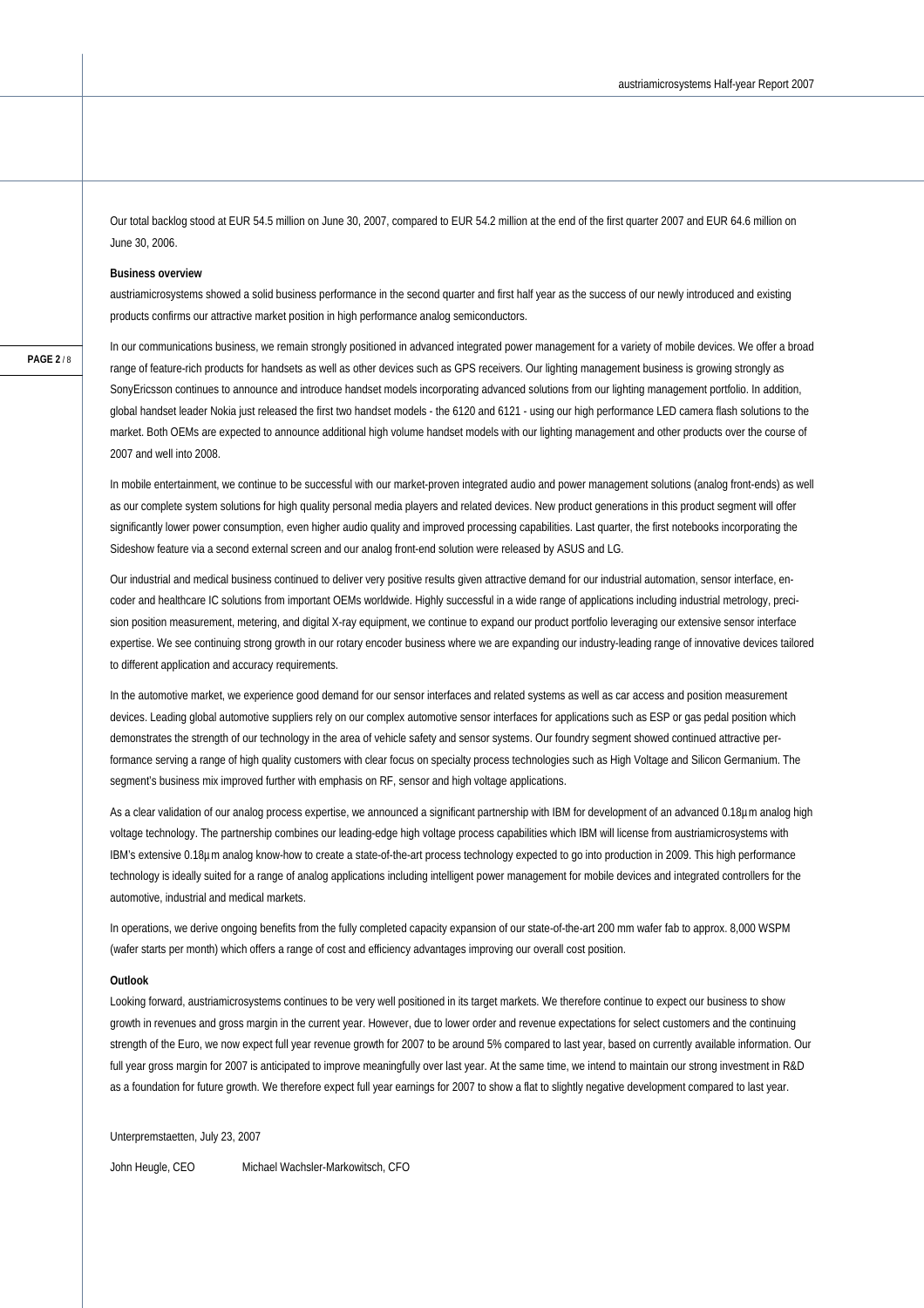## **Consolidated Profit and Loss Statement (unaudited)**

| Q2 2007   | 1st half 2007 | Q2 2006   | 1st half 2006 |
|-----------|---------------|-----------|---------------|
|           |               |           |               |
|           |               |           | 70,127        |
| 7,401     | 13,326        | 8,687     | 14,506        |
| 43,893    | 83,342        | 45,874    | 84,633        |
|           |               |           |               |
| $-22,142$ | $-42,335$     | $-24,351$ | $-45,622$     |
| 21,751    | 41,006        | 21,523    | 39,010        |
| 50%       | 49%           | 47%       | 46%           |
|           |               |           |               |
| $-11,088$ | $-20,557$     | $-8,978$  | $-16,860$     |
| $-7,749$  | $-15,007$     | $-7,097$  | $-13,520$     |
| 1,577     | 2,829         | 982       | 2,086         |
| $-185$    | $-273$        | $-282$    | $-310$        |
|           |               |           |               |
| 4,306     | 7,998         | 6,148     | 10,406        |
| $-66$     | $-103$        | $-368$    | $-681$        |
|           |               |           |               |
| 4,240     | 7,895         | 5,780     | 9,725         |
| $-145$    | $-274$        | $-117$    | $-118$        |
|           |               |           |               |
| 4,095     | 7,621         | 5,662     | 9,607         |
|           |               |           |               |
| 0.62      | 1.15          | 0.81      | 1.37          |
| 0.38      | 0.70          | 0.51      | 0.87          |
|           | 36,492        | 70,016    | 37,188        |

**1)** Earnings per share in CHF were converted using the average currency exchange rate for the respective periods.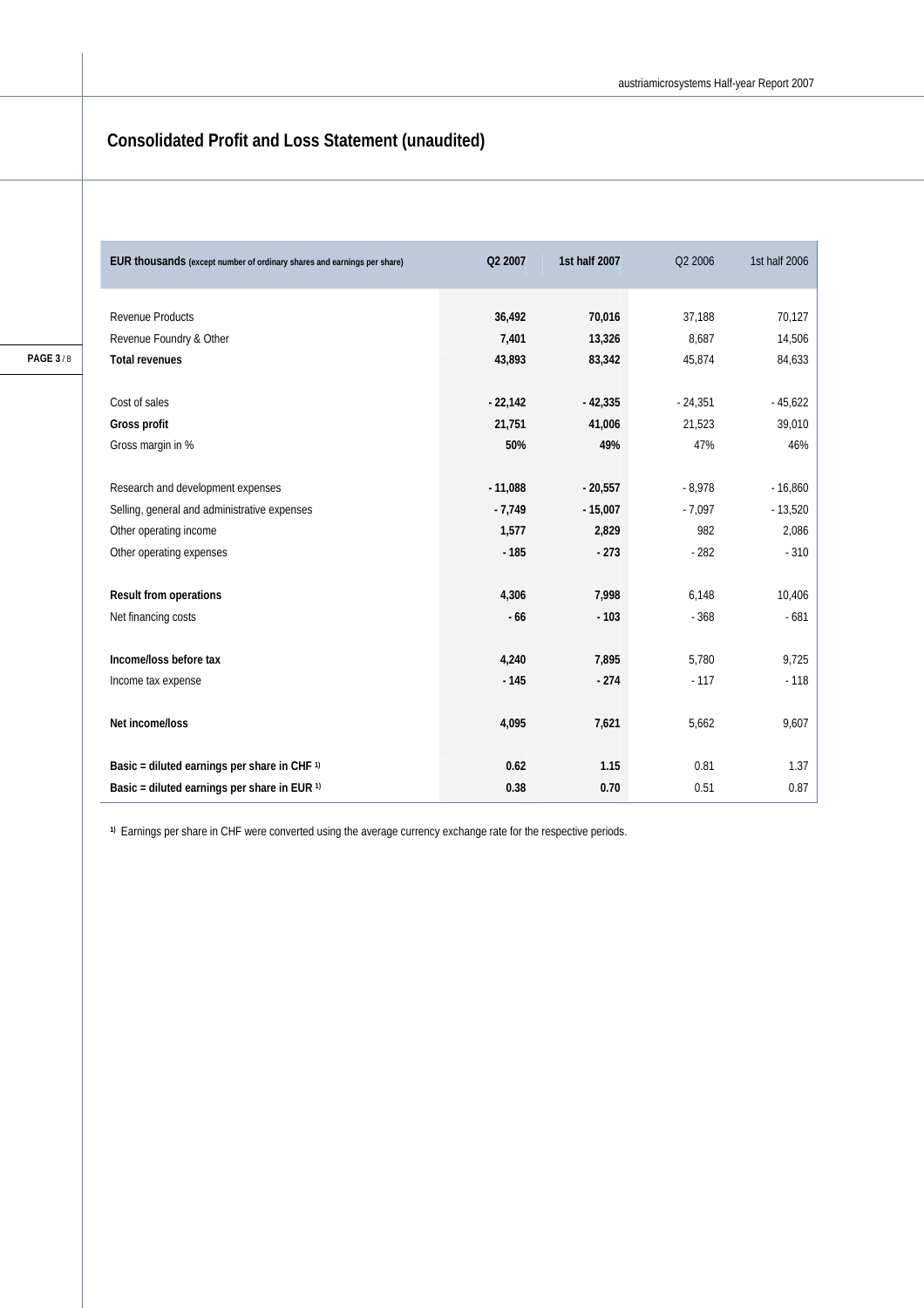## **Consolidated Balance Sheet (unaudited)**

| <b>EUR thousands</b><br>as of              | June 30, 2007 | December 31, 2006 |
|--------------------------------------------|---------------|-------------------|
| Assets                                     |               |                   |
| Cash and cash equivalents                  | 4,847         | 17,742            |
| Short-term Investments                     | 3,968         | 5,022             |
| Trade receivables                          | 47,581        | 52,886            |
| Inventories                                | 45,641        | 32,179            |
| Other receivables and assets               | 6,274         | 5,199             |
| Total current assets                       | 108,311       | 113,028           |
| Property, plant and equipment              | 138,080       | 135,825           |
| Intangible assets                          | 9,614         | 9,575             |
| Investments and securities                 | 1             | 1                 |
| Deferred tax assets                        | 30,953        | 30,953            |
| <b>Total non-current assets</b>            | 178,647       | 176,353           |
| <b>Total assets</b>                        | 286,958       | 289,381           |
| Liabilities and shareholders' equity       |               |                   |
| Liabilities                                |               |                   |
| Interest-bearing loans and borrowings      | 29,617        | 25,826            |
| Trade liabilities                          | 23,632        | 42,137            |
| Provisions                                 | 11,226        | 11,074            |
| Other liabilities                          | 16,376        | 14,020            |
| <b>Total current liabilities</b>           | 80,851        | 93,056            |
| Interest-bearing loans and borrowings      | 15,322        | 15,042            |
| Employee benefits                          | 9,086         | 8,707             |
| Deferred government grants                 | 3,678         | 4,128             |
| Other long term liabilities                | 1,174         | 258               |
| <b>Total non-current liabilities</b>       | 29,261        | 28,134            |
| Shareholders' equity                       |               |                   |
| Issued capital                             | 26,674        | 26,662            |
| Share premium                              | 93,995        | 93,080            |
| Treasury shares                            | $-709$        | $-832$            |
| Translation adjustment                     | $-65$         | $-141$            |
| Retained earnings                          | 56,950        | 49,421            |
| Total shareholders' equity and reserves    | 176,846       | 168,191           |
| Total liabilities and shareholders' equity | 286,958       | 289,381           |

**PAGE 4** / 8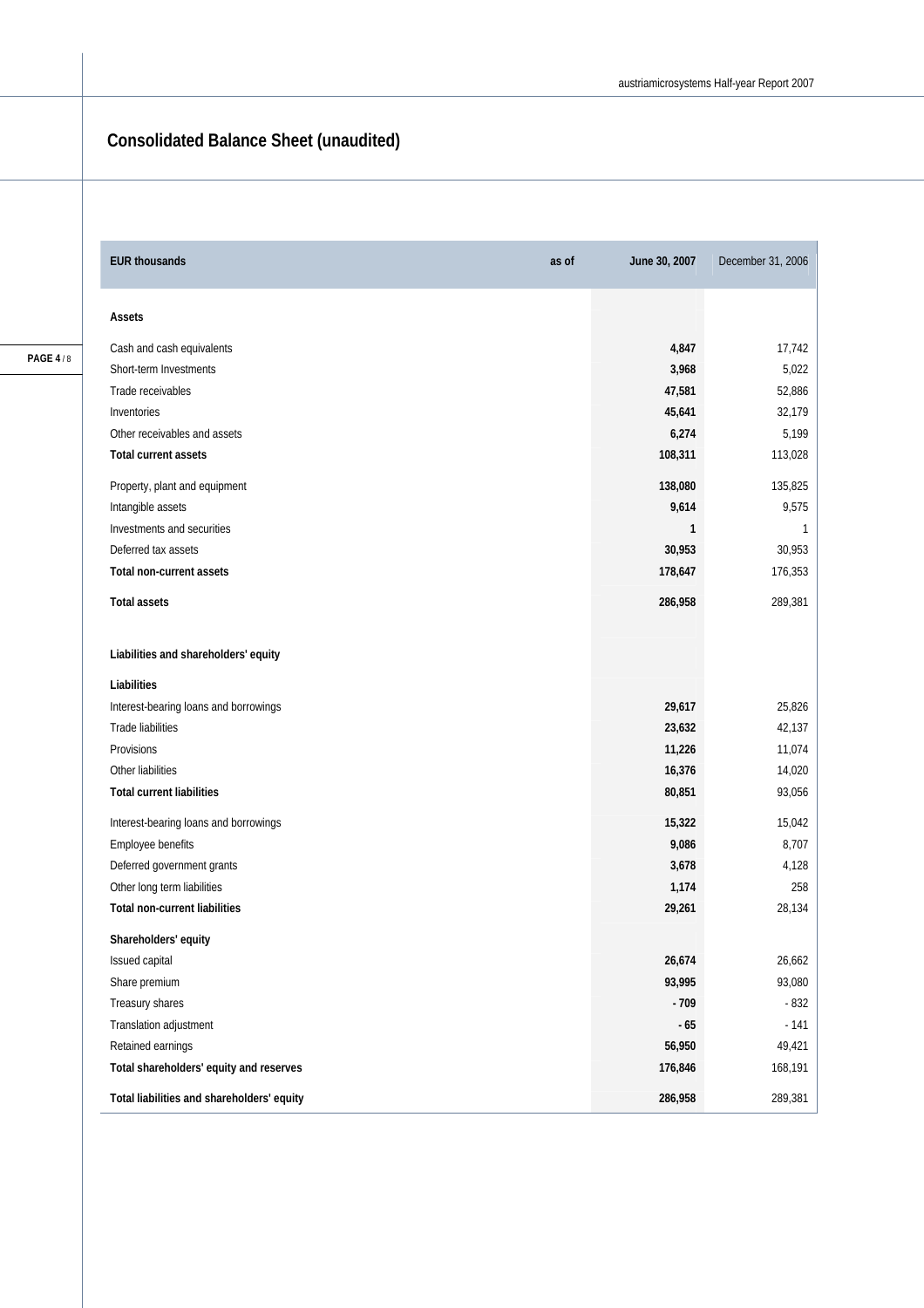## **Consolidated Cashflow Statement (unaudited)**

| <b>EUR thousands</b>                                       | Q2 2007      | 1st half 2007 | Q2 2006  | 1st half 2006 |
|------------------------------------------------------------|--------------|---------------|----------|---------------|
| <b>Operating activities</b>                                |              |               |          |               |
| Income before tax                                          | 4,240        | 7,895         | 5,780    | 9,725         |
| Depreciation (net of government grants)                    | 5,398        | 10,644        | 5,657    | 10,998        |
| Changes in employee benefits                               | 196          | 380           | 199      | 386           |
| Expenses from stock option program (acc. IFRS 2)           | 412          | 825           | 191      | 381           |
| Changes in other long-term liabilities                     | 404          | 466           | $-321$   | - 624         |
| Gain/loss from sale of plant and equipment                 | 82           | 68            | $\Omega$ | $-109$        |
| Gain/loss from sale of investments and securities          | $\mathbf{0}$ | $-94$         | $\theta$ | $\Omega$      |
| Net financing cost                                         | 66           | 197           | 368      | 681           |
| Changes in current assets                                  | $-3,940$     | $-9,302$      | $-2.328$ | $-731$        |
| Changes in short-term operating liabilities and provisions | $-3,232$     | $-2,269$      | 617      | $-2,035$      |
| Tax payments                                               | $-11$        | $-20$         | $-9$     | $-16$         |
| Cash flows from operating activities                       | 3,614        | 8,789         | 10,154   | 18,657        |
| Investing activities                                       |              |               |          |               |
| Acquisition of intangibles, property, plant and equipment  | $-15,298$    | $-27,028$     | $-6,095$ | $-9,314$      |
| Government grants received                                 | $\bf{0}$     | 0             | 1,047    | 1,047         |
| Acquisition of short-term investments                      | $\bf{0}$     | 0             | $-1,046$ | $-1,046$      |
| Proceeds from sale of plant and equipment                  | $\bf{0}$     | 14            | $\Omega$ | 834           |
| Proceeds from the sale of investments and securities       | 365          | 1,235         | 51       | 51            |
| Interest received                                          | 78           | 744           | 236      | 326           |
| Cash flows from investing activities                       | $-14,855$    | $-25,035$     | $-5,807$ | $-8,102$      |
| <b>Financing activities</b>                                |              |               |          |               |
| Proceeds from borrowings                                   | 7,174        | 7,694         | 328      | 328           |
| Repayment of borrowings                                    | $-1,008$     | $-3,252$      | $-4,356$ | $-8,380$      |
| Repayment of finance lease liabilities                     | $-225$       | $-448$        | $-218$   | $-437$        |
| Interest paid                                              | $-380$       | $-746$        | $-475$   | $-871$        |
| Changes resulting from capital increase                    | 78           | 103           | 0        | $\mathbf 0$   |
| Cash flows from financing activities                       | 5,639        | 3,351         | $-4,721$ | $-9,361$      |
| Net increase/decrease in cash and cash equivalents         | $-5,602$     | $-12,895$     | $-374$   | 1,195         |
| Cash and cash equivalents at begin of period               | 10,449       | 17,742        | 22,840   | 21,271        |
| Cash and cash equivalents at end of period                 | 4,847        | 4,847         | 22,466   | 22,466        |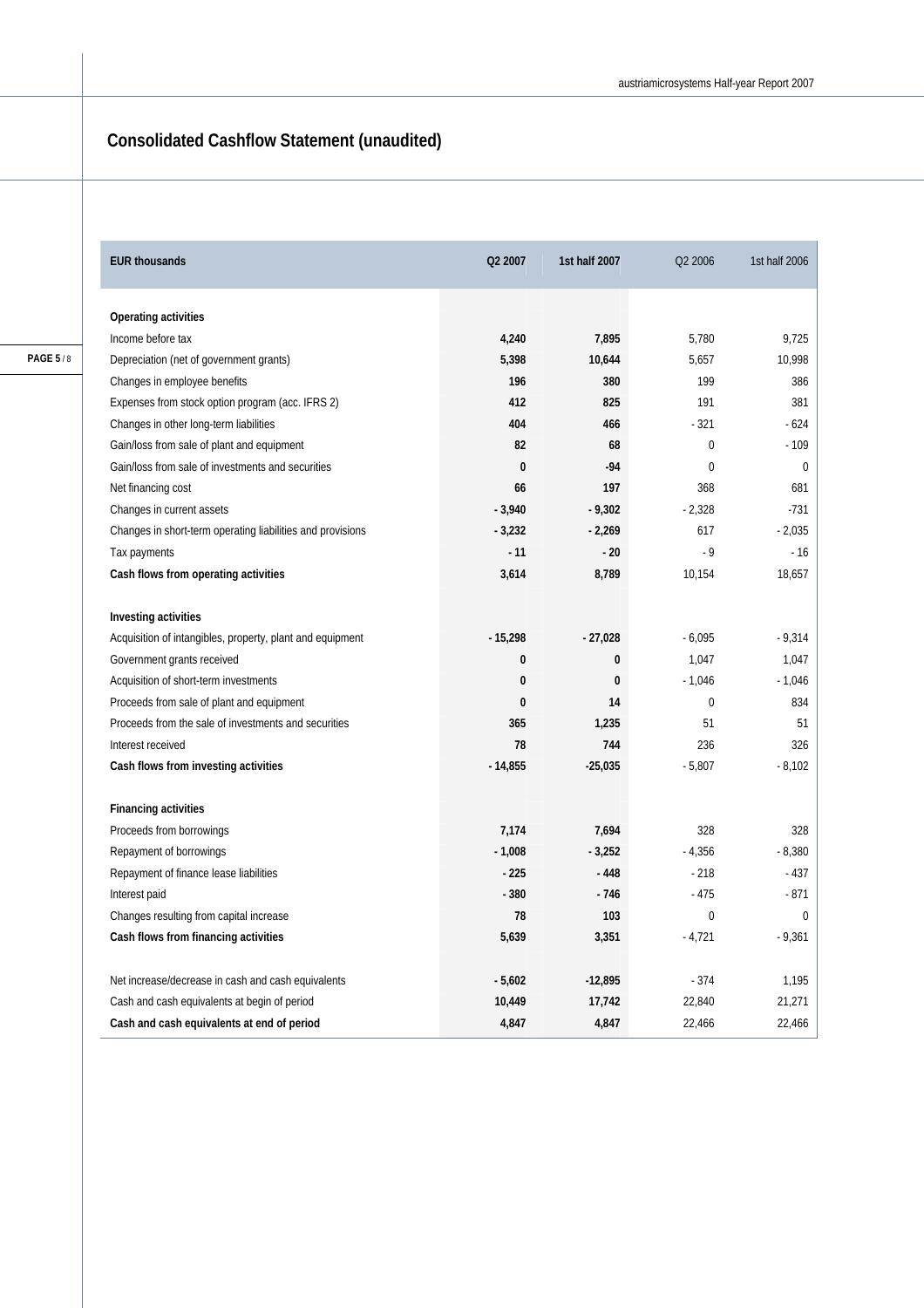## **Changes in Equity (unaudited)**

| <b>EUR thousands</b>      | 1st half 2007 | 1st half 2006 |
|---------------------------|---------------|---------------|
|                           |               |               |
| Beginning of period       | 168,191       | 136,052       |
| Capital increase          | 928           | 381           |
| Change in Treasury Shares | 123           | $-995$        |
| Net profit for the period | 7,621         | 9,607         |
| Translation adjustment    | $-16$         | $-42$         |
| End of period             | 176,846       | 145,003       |

**PAGE 6** / 8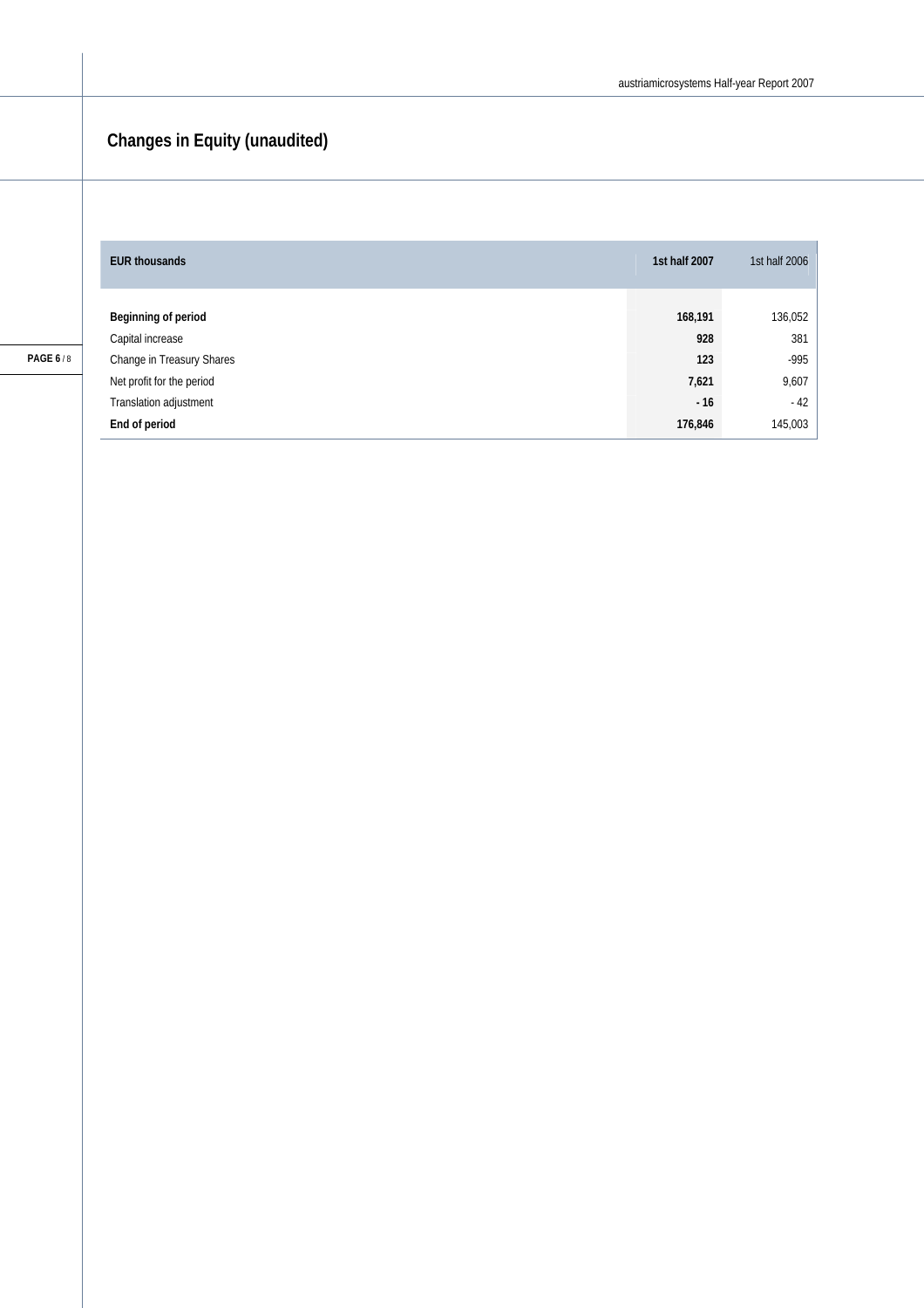### **Notes on the Interim Financial Statements June 30, 2007**

### **1. Accounting principles**

The consolidated financial statements of austriamicrosystems AG and subsidiaries (the "Group") are based on the accounts of the individual subsidiaries at June 30. All figures have been prepared in accordance with International Financial Reporting Standards (IFRS). The accounting principles applied in this half-year report correspond with the reporting policies specified in the Full Year Consolidated Financial Statements dated December 31st, 2006. This halfyear report is consistent with IAS 34.

### **2. Segment reporting**

| <b>Business segments</b>                            | <b>EUR thousands</b> | <b>Products</b>  | Foundry & Other    | Group            |
|-----------------------------------------------------|----------------------|------------------|--------------------|------------------|
| 1st half 2007<br>Revenues<br>Result from operations |                      | 70,016<br>11,371 | 13,326<br>$-3,373$ | 83,342<br>7,998  |
| 1st half 2006<br>Revenues<br>Result from operations |                      | 70,127<br>14,551 | 14,506<br>$-4,145$ | 84,633<br>10,406 |

| Regions                   | <b>EUR thousands</b> | EMEA <sup>1)</sup> | Americas | Asia/Pacific | Group  |
|---------------------------|----------------------|--------------------|----------|--------------|--------|
| 1st half 2007<br>Revenues |                      | 49,971             | 11,755   | 21,616       | 83,342 |
| 1st half 2006<br>Revenues |                      | 48,543             | 13,197   | 22,893       | 84,633 |

1) Europe, Middle East, Africa

Segment information is presented in respect to the Group's business and geographical segments. The primary reporting format, business segments, comprises Analog/Mixed-Signal Products ("Products") and Full Service Foundry & Other ("Foundry & Other"). Under the "Foundry & Other" segment we show revenues from third party foundry customers and record all unallocated corporate costs. Inter-segment revenues have been eliminated, inter-segment pricing is determined on a cost basis. The secondary reporting format is structured by the three regions in which sales occur: "EMEA" which includes Europe, Middle East, Africa, "Americas" and "Asia/Pacific". Segment results include items directly attributable to a segment as well as those that can be allocated on a reasonable basis. In presenting information on the basis of geographical segments, segment revenue is based on the geographical location of customers.

### **3. Number of employees**

The average number of employees was 1,063 during the first half of 2007, compared to 937 during the first half of 2006.

**PAGE 7** / 8